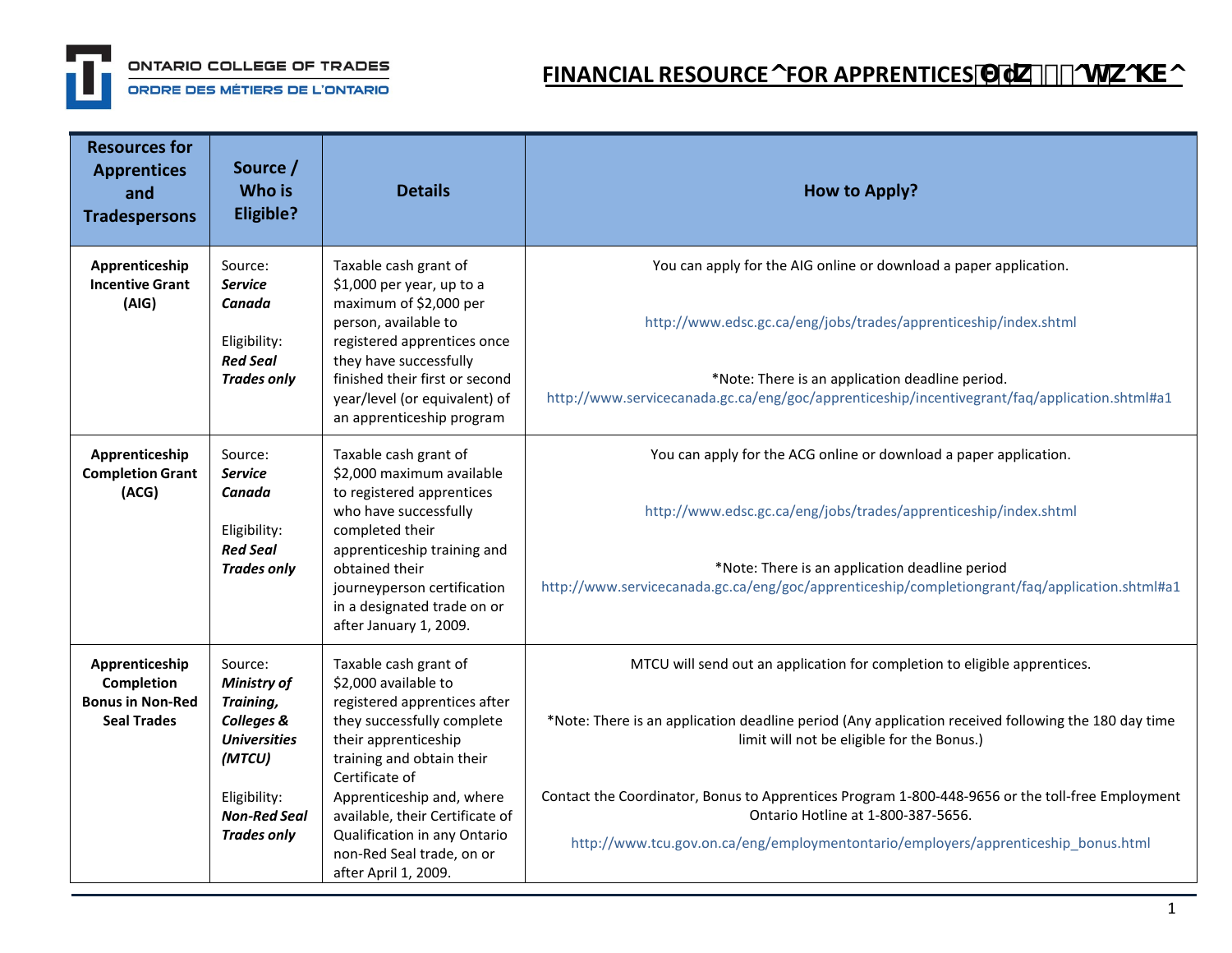| <b>Resources for</b><br><b>Apprentices</b><br>and<br><b>Tradespersons</b> | Source /<br>Who is<br>Eligible?                                                                                                                                                                                 | <b>Details</b>                                                                                                                                                                                                                                                                         | <b>How to Apply?</b>                                                                                                                                                                                                                                                                                                                                                                                                                                                                                      |
|---------------------------------------------------------------------------|-----------------------------------------------------------------------------------------------------------------------------------------------------------------------------------------------------------------|----------------------------------------------------------------------------------------------------------------------------------------------------------------------------------------------------------------------------------------------------------------------------------------|-----------------------------------------------------------------------------------------------------------------------------------------------------------------------------------------------------------------------------------------------------------------------------------------------------------------------------------------------------------------------------------------------------------------------------------------------------------------------------------------------------------|
| <b>Support to Non El</b><br>eligible<br><b>Apprentices</b>                | Source:<br><b>Ministry of</b><br>Training,<br>Colleges &<br><b>Universities</b><br>(MTCU)<br>Eligibility:<br>*All trades<br>*Apprentice<br>is NOT<br>eligible for<br><b>Employment</b><br><b>Insurance (EI)</b> | Provides up to \$1500 of<br>taxable financial supports<br>for apprentices who are not<br>eligible for federal<br>Employment Insurance (EI)<br>who attend full time in-<br>school training at a Delivery<br>Agency approved by the<br>Ministry of Training Colleges<br>and Universities | MTCU will mail eligible apprentices an application form to complete indicating their eligibility for the<br>bonus.<br>*Note: There is an application deadline period (Any application received after the 180-day time limit<br>will not be eligible for the support)<br>Contact:<br>Contact the Coordinator, Support to Non-El Apprentices Program at 1-800-<br>448-9656 or contact the toll-free Employment Ontario Hotline at<br>1-800-387-5656.<br>http://www.tcu.gov.on.ca/eng/apprentices/nonEl.html |
| <b>Loans for Tools</b>                                                    | Source:<br><b>Ministry of</b><br>Training,<br>Colleges &<br><b>Universities</b><br>(MTCU)<br>Eligibility:<br>*All Trades<br>*Newly<br>registered<br>apprentices                                                 | An interest free loan for<br>new apprentices to help<br>buy the tools and<br>equipment needed to<br>perform the trade in which<br>they are registered.<br>Loan amounts vary<br>depending on sector.                                                                                    | Application is sent automatically to the apprentice following registration. The applicant should<br>complete and return the loan agreement sent to them in the information package by MTCU. Amounts<br>vary depending on sector.<br>The ministry will respond within 60 days of receiving the signed loans agreement.<br>Contact: 1-800-313-1746 or www.tcu.gov.on.ca/eng/apprentices/tools.html                                                                                                          |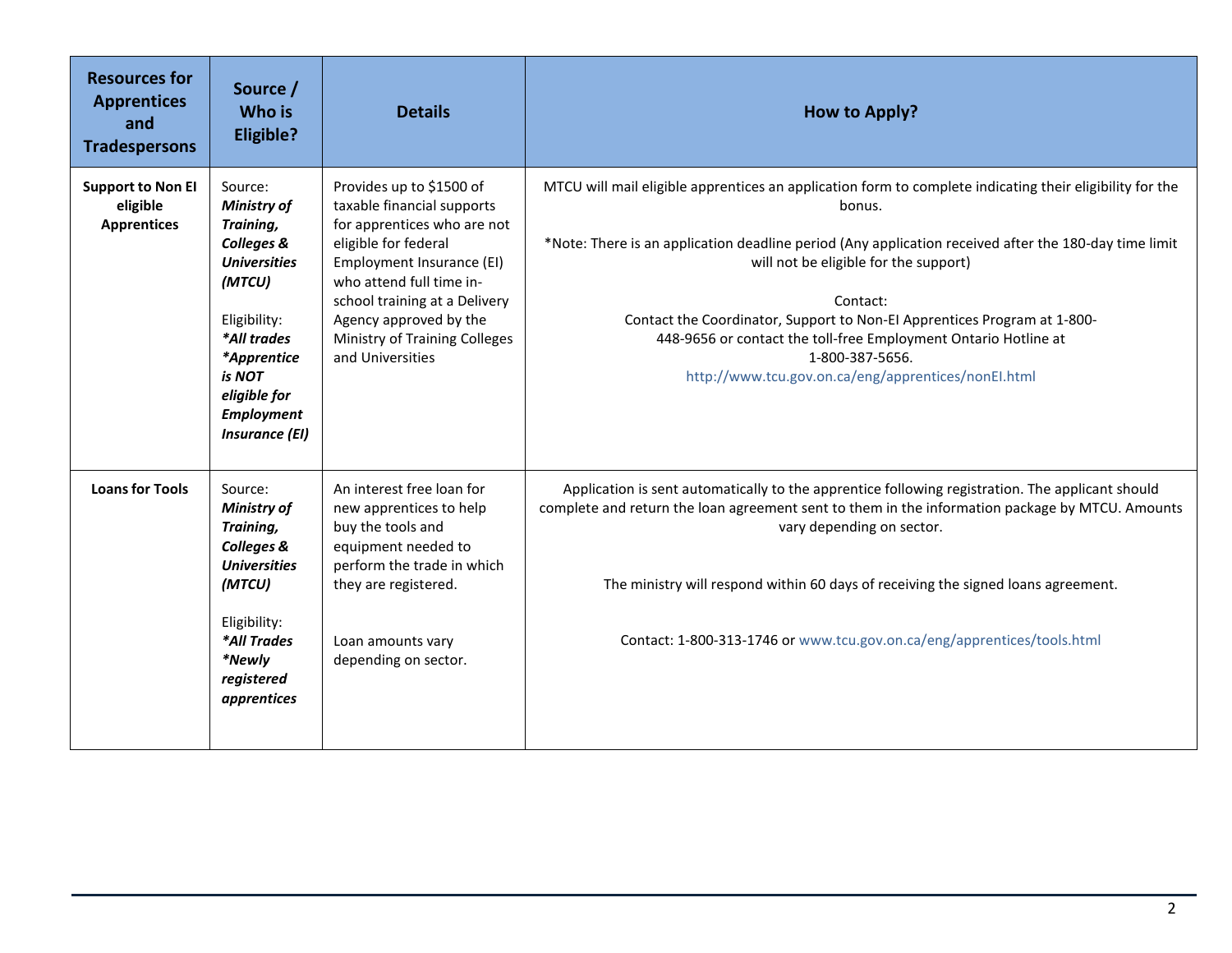| <b>Resources for</b><br><b>Apprentices</b><br>and<br><b>Tradespersons</b> | Source /<br>Who is<br><b>Eligible?</b>                                                                                                                            | <b>Details</b>                                                                                                                                                                                                                                       | <b>How to Apply?</b>                                                                                                                                                                                                                                                                                                              |
|---------------------------------------------------------------------------|-------------------------------------------------------------------------------------------------------------------------------------------------------------------|------------------------------------------------------------------------------------------------------------------------------------------------------------------------------------------------------------------------------------------------------|-----------------------------------------------------------------------------------------------------------------------------------------------------------------------------------------------------------------------------------------------------------------------------------------------------------------------------------|
| Apprenticeship<br>Scholarship                                             | Source:<br><b>Ministry of</b><br>Training,<br>Colleges &<br><b>Universities</b><br>(MTCU)<br>Eligibility:<br>*All trades<br>*Academic<br>upgrading<br>requirement | \$1,000 Apprenticeship<br>Scholarship for youth<br>*left school before<br>completing the necessary<br>academic requirements for<br>registering in a trade<br>*completed academic<br>upgrading<br>*employed and registered<br>as an apprentice        | Access through your local Employment Ontario agency<br>Contact:<br>Call the toll-free Employment Ontario Hotline at 1-800-387-5656<br>http://www.tcu.gov.on.ca/eng/apprentices/app_schol.html                                                                                                                                     |
| Tradesperson's<br><b>Tools Deduction</b>                                  | Eligibility:<br>*Employed<br>tradespersons<br>and<br>apprentice<br>mechanics<br><i>*See list of</i><br>eligible tools                                             | Deduction for the cost of<br>eligible tools.                                                                                                                                                                                                         | Key forms for reference:<br>Form T2200, Declaration of Conditions of Employment,<br>Form T777, Statement of Employment Expenses,<br>Guide T4044, Employment Expenses<br>Contact: http://www.cra-arc.gc.ca/trades/<br>http://www.cra-arc.gc.ca/tx/ndvdls/tpcs/ncm-tx/rtrn/cmpltng/ddctns/lns206-236/229/trds/trdsprsn-<br>eng.html |
| Canada<br><b>Apprentice Loan</b>                                          | <b>Source: ESDC</b><br>(Employment<br>and Social<br>Development<br>Canada)<br>Eligibility:<br>*Red Seal<br><b>Trades only</b>                                     | Up to \$4,000 in interest-free<br>loans per period of technical<br>training. The money will be<br>available to you to help pay for<br>tuition, tools, equipment and<br>living expenses, to cover<br>forgone wages or to help<br>support your family. | Information: http://www.esdc.gc.ca/en/support_apprentices/loans.page<br>Access the Canada Apprentice Loan Online Service: https://www.pca-cal.ca/en/Home                                                                                                                                                                          |